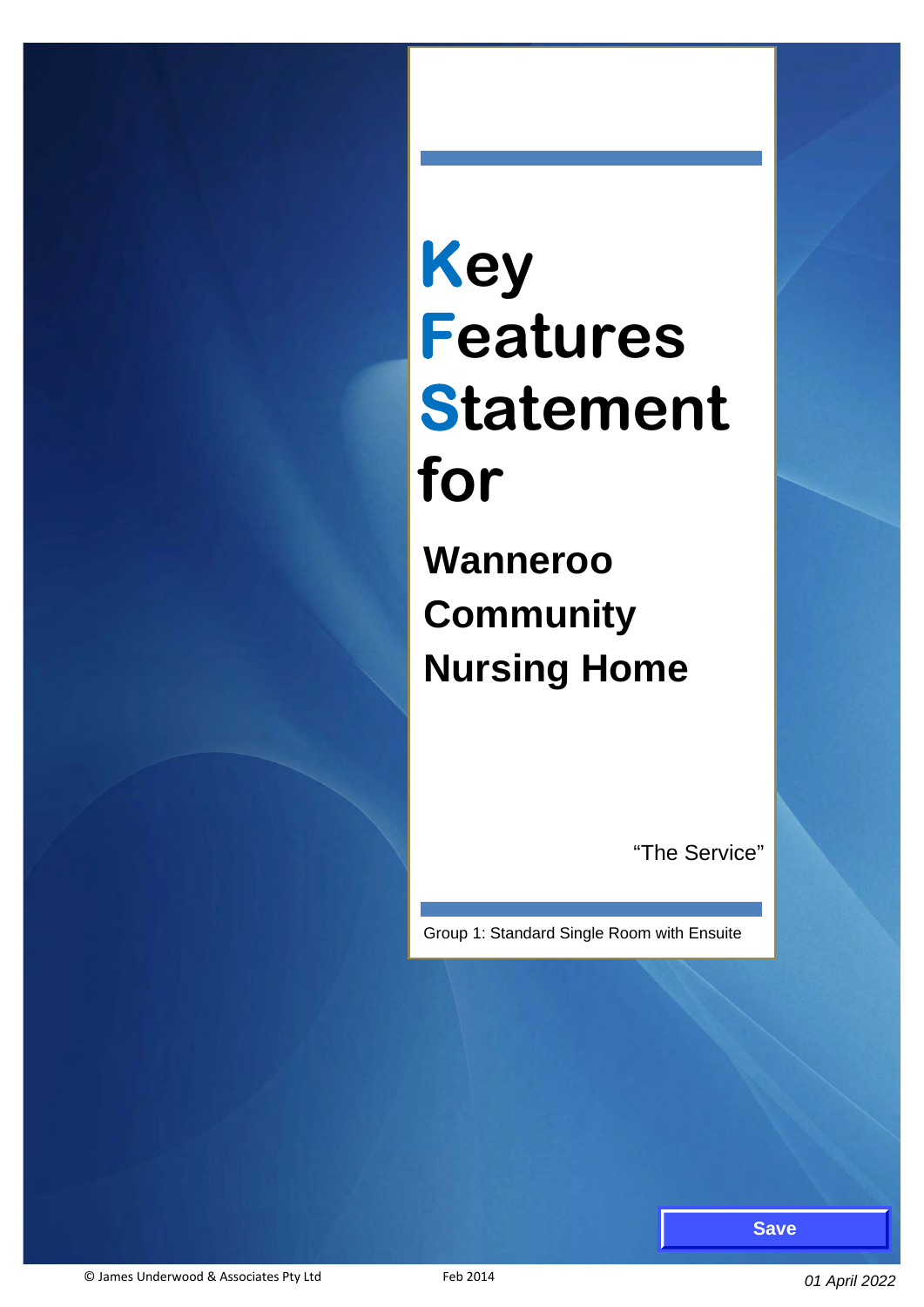## **APPROVED PROVIDER: Shire of Wanneroo Aged Persons Homes' Trust (Inc)**

## **RESIDENTIAL AGED CARE FACILITY: Wanneroo Community Nursing Home**

## **SUMMARY/BRIEF OVERVIEW OF THE SERVICE**

Wanneroo Community Nursing Home is a 65 bed residential care facility which includes a secure dementia wing.

Wanneroo Community Nursing Home is an Elderbloom Community Care Centres facility which is a community based not-for-profit organisation providing care and specialised support for Seniors.

Carer's, nursing and allied health staff work with families and residents to ensure each person receives optimum care.

Nursing care, comfort and personalised support are the cornerstones for our nursing home, overseen by a qualified Director of Nursing.

A pleasant homely decor' and landscaped garden setting creates a warm and welcoming atmosphere for residents, staff and visitors.

## For Room Type: Group 1: Standard Single Room with Ensuite

As at: 01/04/2022<br>The MPIR is: 4.07 The MPIR is:  $4.07\%$ 

The maximum accommodation payment is: \$475,000.00

which can be paid as:

- *E* maximum accommodation payment is: \$475,000.00<br>ch can be paid as:<br>○ a refundable accommodation deposit (RAD) of \$475,000.00, **or**
- o a daily accommodation payment (DAP) of \$52.97 at an interest rate of 4.07%, or
- o a combination of a RAD and a DAP, for example:
	- 1. Part RAD: \$400,000.00 **plus** a Part DAP: \$8.36
	- 2. Part RAD: \$350,000.00 **plus** a Part DAP: \$13.94

**The agreed Daily Accommodation Payment may be withdrawn from the Refundable Accommodation Deposit (RAD). This will result in increased interest amounts being payable on outstanding RAD levels.**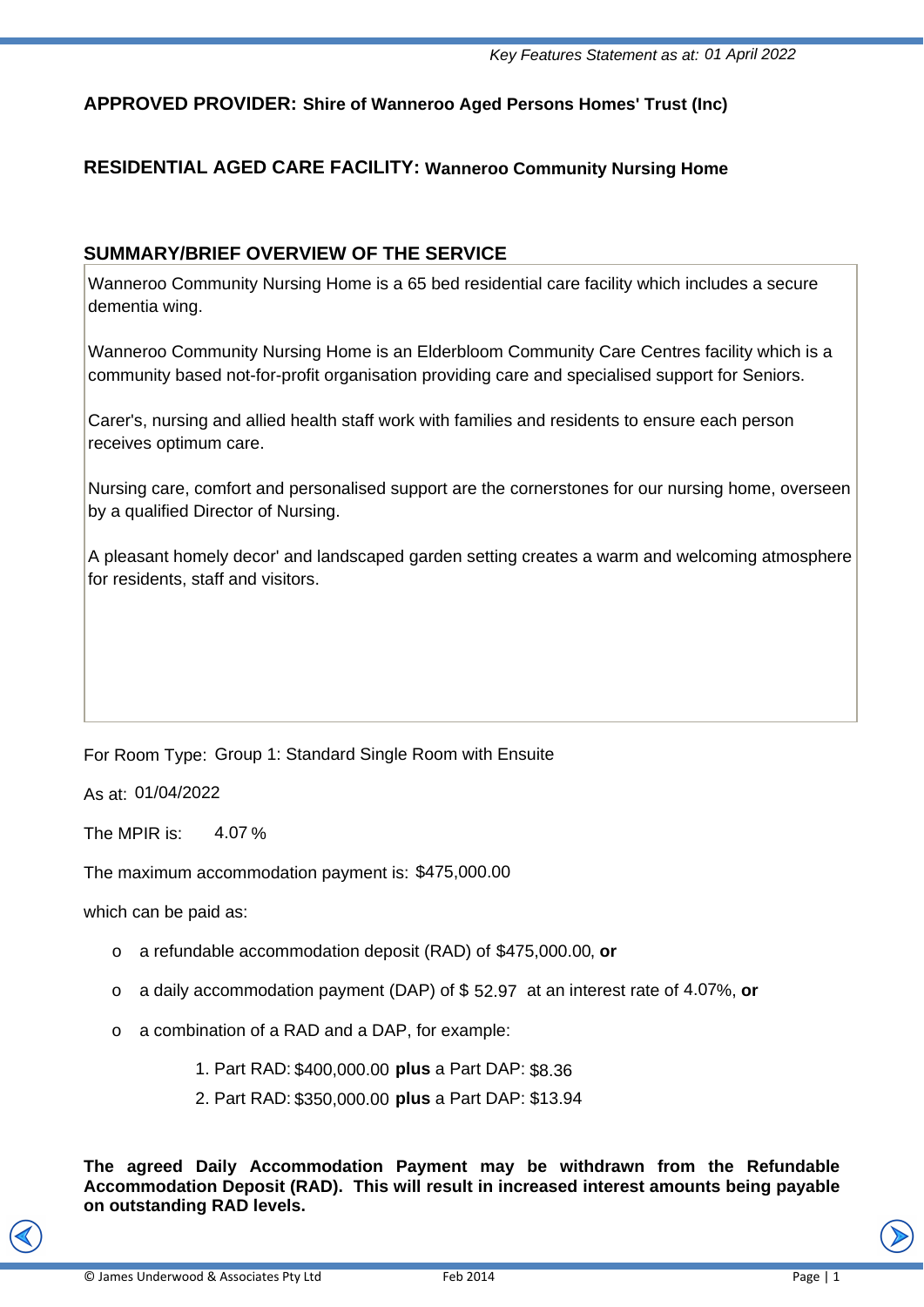# **CONSIDERATION OF THE PRESCRIBED FACTORS**

#### **1. LOCATION OF THE SERVICE**

The Service is located at 9 Amos Road, Wanneroo, WA, 6065

in the Local Government Area of City of Wanneroo

#### **A. The Service is in close proximity to:**

- $\boxtimes$  local shopping village/centre
- $\boxed{\mathbf{x}}$  bank
- $\boxed{\times}$  post office
- $\boxed{\mathbf{x}}$  cafe
- $\boxed{\mathbf{x}}$  chemist
- $\Box$  RSL
- $\Box$  cinema **x** motel/hotel
- $\boxed{\mathbf{x}}$  schools
- $\boxed{\mathbf{x}}$  childcare centres
- $\boxed{\mathbf{x}}$  bowls club
- $\boxed{\mathbf{x}}$  restaurants
- □ other (specify)

And community services including

- $\boxed{\mathbf{x}}$  library
- $\overline{\mathbf{x}}$  parks/gardens
- $\overline{\mathbf{x}}$  walking tracks
- $\boxed{\mathbf{x}}$  community centre
- $\overline{\mathbf{x}}$  community pool
- $\overline{\mathbf{x}}$  medical centre
- $\overline{\mathbf{x}}$  hospital
- $\overline{\mathbf{x}}$  ambulance

**D** other (specify)

#### **B. Access to transport:**

The Service is within close proximity to:

- $\boxed{\mathbf{x}}$  bus stop
- $\Box$  train station
- $\Box$  tram line
- $\boxed{\mathbf{x}}$  major road access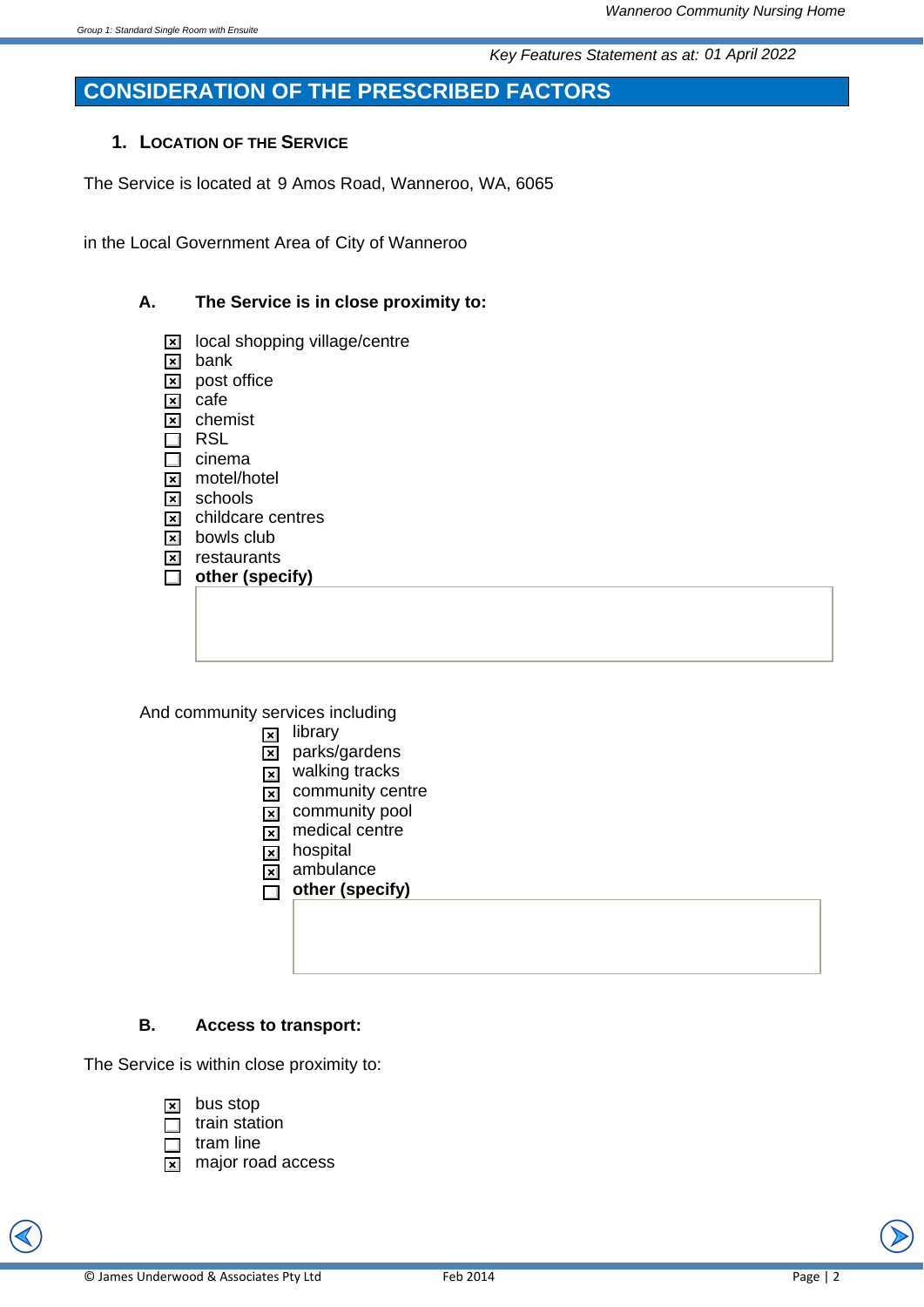# **C. Value of real estate (of the Service)**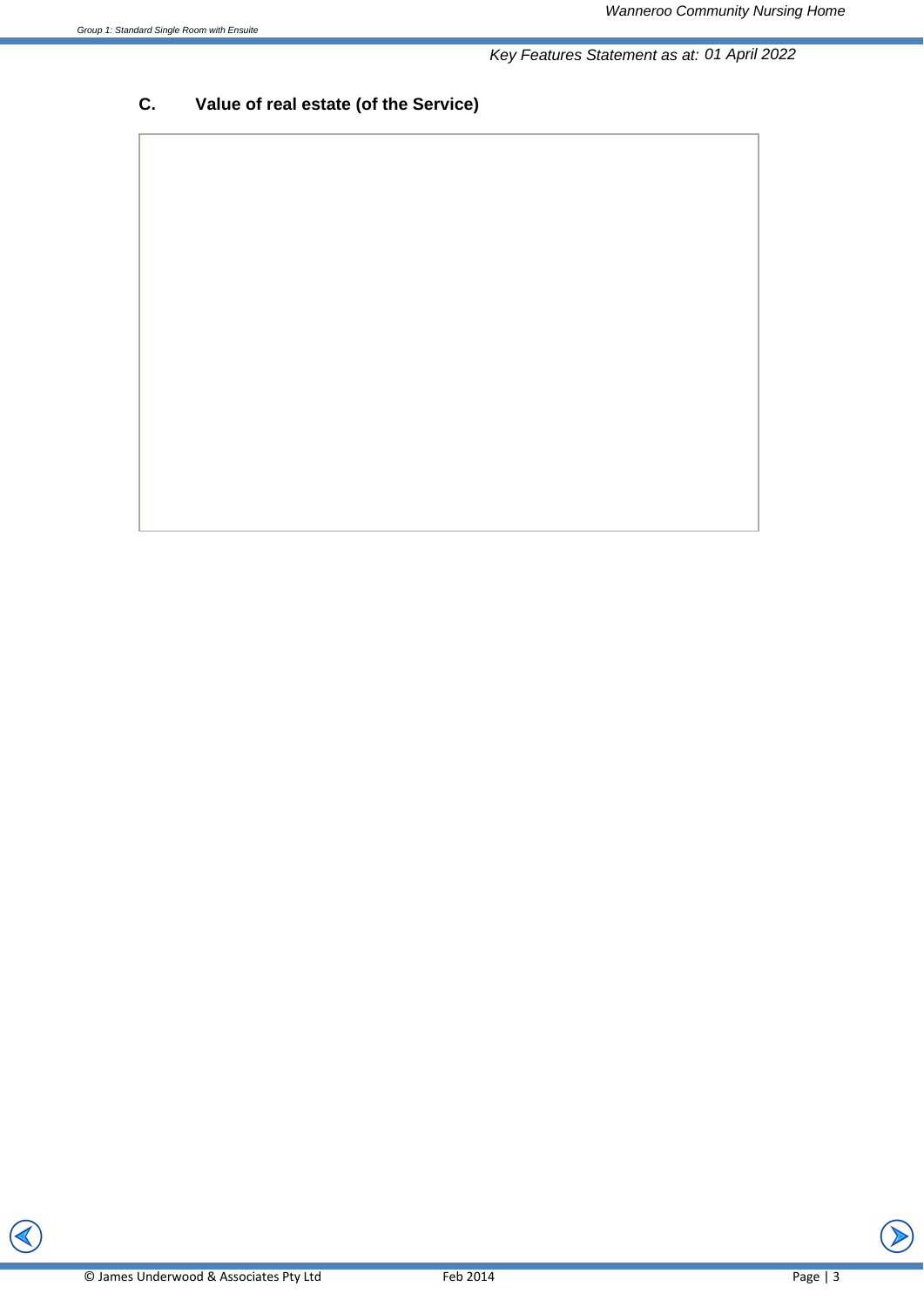## **2. QUALITY, CONDITION, SIZE AND AMENITY OF THE ROOM TYPE**

## **A. Furniture**

The room type features high quality bedroom furniture including:

- $\overline{\mathbf{x}}$  electronic high/low adjustable bed
- $\overline{\mathbf{x}}$  manual adjustable bed
- $\Box$  standard bed
- $\overline{X}$  bed of domestic appearance (eg. wooden bed head)
- $\boxtimes$  bedside table
- $\boxed{\mathbf{x}}$  built-in wardrobe
- $\boxed{\mathbf{x}}$  lockable storage
- $\boxed{\mathbf{x}}$  occasional table
- $\Box$  in-built display cabinet
- $x$  armchair
- $\sqrt{x}$  visitor chair
- $\boxed{\mathbf{x}}$  setee
- $\overline{\mathbf{x}}$  coffee table and chairs
- **D** other (specify)

# **B. Bedding**

The room type features high quality bedding including:

- $\boxed{\mathbf{x}}$  colour-coordinated linen
- $\overline{x}$  pressure-relieving mattress (standard / supplied as needed)
- $\boxed{\mathbf{x}}$  hypo-allergenic pillows
- $\boxed{\mathbf{x}}$  matching throw rug
- $\overline{\Box}$  other (specify)

# **C. Room fittings**

Quality room fittings include:

- $\boxed{\mathbf{x}}$  nurse call points
- $\Box$  over-head, flat screen TV
- $\boxed{\mathbf{x}}$  landline telephone connection capability
- $\overline{\mathbf{x}}$  access to Foxtel
- $\Box$  Wi-Fi enabled
- $\overline{\mathbf{x}}$  colour-coded bathroom tapware
- $\boxed{\mathbf{x}}$  picture rails
- $\Box$  window dressings of
	- $\overline{\mathbf{x}}$  timber Venetian blinds
	- $\overline{x}$  fabric curtains with matching pelmet/without matching pelment
	- $\overline{x}$  vertical blinds with matching pelmet/without matching pelmet

 $\overline{x}$  bathroom grab rails of contrasting colour for ease of sight

- $\Box$  3-in-1 bathroom ducted heat/light/exhaust
- $\boxed{\mathbf{x}}$  attractive door and draw handles chosen for ease of dexterity
- $\overline{x}$  attractive over-head light fittings
- $\boxed{\mathbf{x}}$  adjustable lighting levels
- □ other (specify)

Ceiling fans, air conditioning units, heater units featured throughout the facility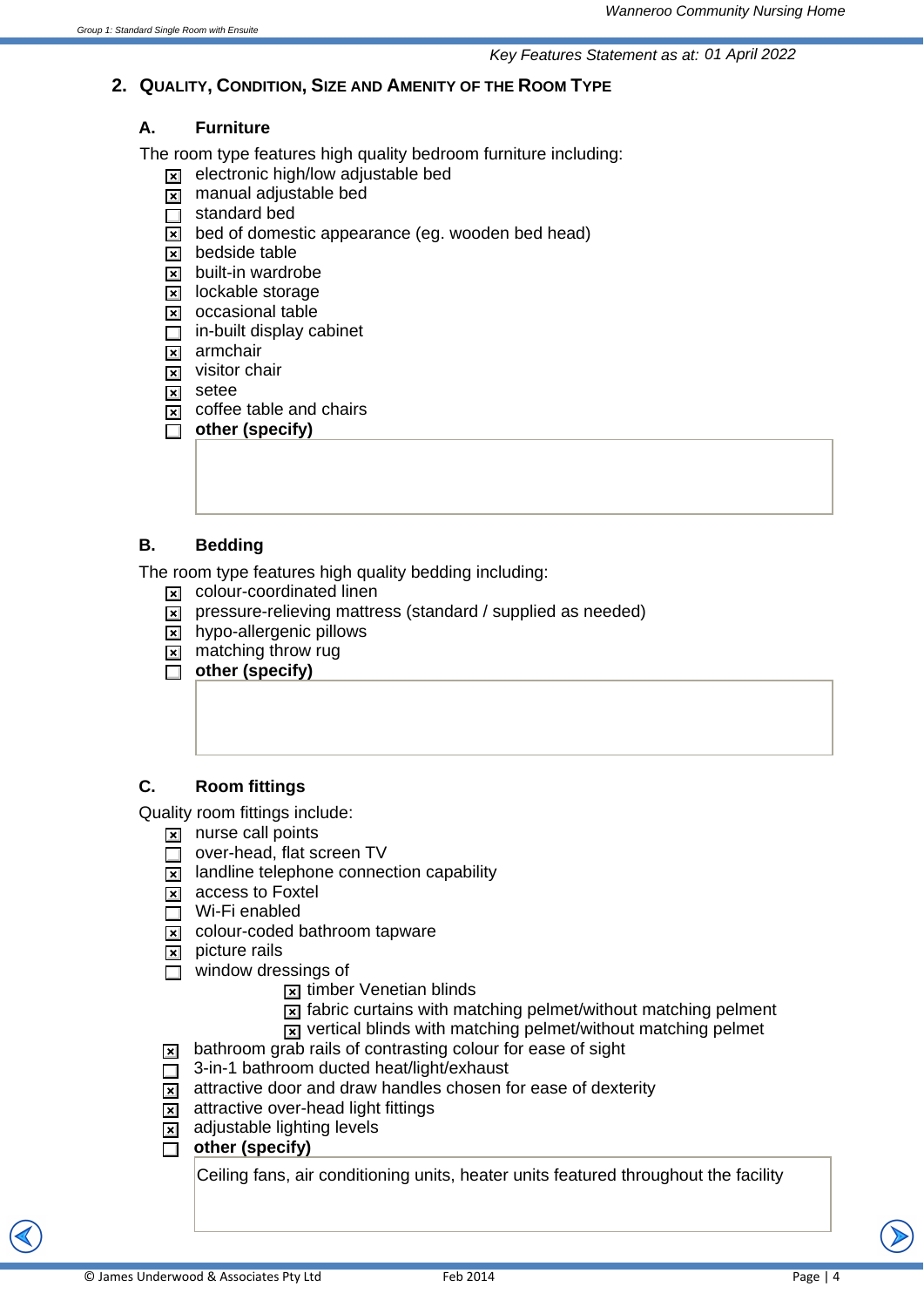#### **D. Condition of walls, windows, doors, floors, ceilings & fittings**

The bedroom type is of high quality featuring:

- $\boxed{\mathbf{x}}$  painted walls in good condition that are colour coordinated with the decor
- $\boxed{\mathbf{x}}$  windows fitted with:
	- $\boxed{\mathbf{x}}$  fly screens
	- $\boxed{\mathbf{x}}$  security screens
	- $\Box$  double-glazed glass
	- □ *Crimsafe* ® (or similar)

 $\boxed{\mathbf{x}}$  wide doors for ease of mobility

 $\Box$  stain-resistant flooring of:

- $\boxed{\mathbf{x}}$  colour-coordinated carpet
- $\boxed{\mathbf{x}}$  attractive vinyl flooring
- $\Box$  attractive cushion-backed vinyl
- $\Box$  polished wood
- $\Box$  parquetry

 $\Box$  well-maintained ceilings

#### **E. Age / Date of construction / Date of refurbishment**

The room type was built between 1997 and 2009.

The room type group last underwent refurbishment in  $N/A$ .

## **F. Size in square metres (inc. floor area and ceiling height)**

The bedroom type has an average floor area of:

- $\Box$  20 m<sup>2</sup> or more (excluding ensuite)
- $\Box$  18 m<sup>2</sup> or more (excluding ensuite)
- $\Box$  16m<sup>2</sup> or more (excluding ensuite)
- $\boxed{\mathbf{x}}$  14m<sup>2</sup> or more (excluding ensuite)
- $\Box$  12m<sup>2</sup> or more (excluding ensuite)

The ceiling height is:

- $\Box$  2.5m or below
- $\boxed{2.5 2.7m}$
- $\Box$  above 2.7m

## **G. Amenity**

The room type is in close proximity to:

- $\boxed{\times}$  the lounge room
- $\boxed{\mathbf{x}}$  the dining room
- $\boxed{\times}$  sitting nook
- $\boxtimes$  the activities room
- $\boxed{\mathbf{x}}$  access to the gardens/grounds/courtyards
- $\boxed{\mathbf{x}}$  spa bath room
- $\Box$  cafe
- $\Box$  theatrette
- $\Sigma$  facility entrance
- $\Box$  porte cochere
- $\overline{\mathbf{x}}$  treatment room
- **x** nurses' station
- □ other (specify)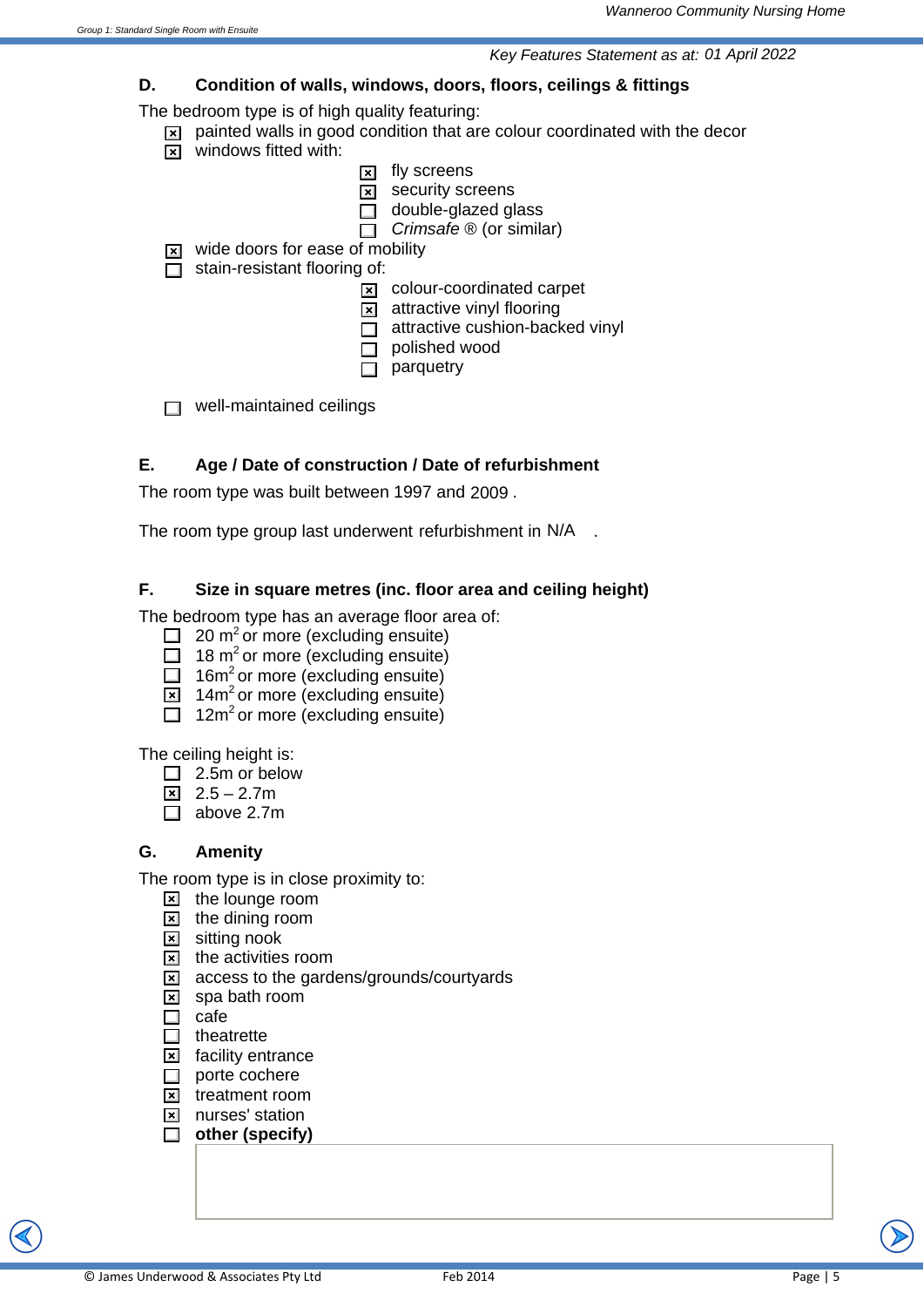Privacy is provided via the room type being/having:

 $\boxed{\mathbf{x}}$  a private suite with in-room lounge/sitting area

- $\Box$  entry way that shields the bed from immediate view from the doorway
- $\Box$  privacy curtain screening around the bed
- $\overline{\mathbf{x}}$  easily self-adjusted window coverings
- $\boxed{\mathbf{x}}$  located away from service areas
- □ other (specify)

The room type has natural light and vistas provided by:

- $\overline{\mathbf{x}}$  windows with views to:
	- $\boxed{\mathbf{x}}$  landscaped grounds
	- $\boxtimes$  gardens
	- $\Box$  ocean/beach
	- $\Box$  lake/river
	- $\Box$  mountain range/hills
	- $\Box$  parklands
	- $\Box$  golf course
	- $\boxed{\mathbf{x}}$  internal courtyard
- $\Box$  picture windows with window seat

 $\overline{\mathbf{x}}$  large midfloor-to-ceiling windows

- $\Box$  large floor-to-ceiling windows
- $\overline{\Box}$  other (specify)
- $\boxed{\mathbf{x}}$  external courtyard
- $\Box$  city views
	- o **other (specify)**

Lighting is also provided by:

 $\Box$  recessed down-lights

 $\Box$  skylight

 $\boxed{\mathbf{x}}$  bedside lamp

- $\overline{\Box}$  recessed lighting in bedhead
- $\overline{\Box}$  movement sensor lights
- $\overline{\Box}$  other (specify)

The room type has direct access to a:

- $\Box$  private balcony
- $\Box$  shared balcony
- $\Box$  private patio
- $\Box$  verandah
- $\Box$  courtyard
- o **other (specify)**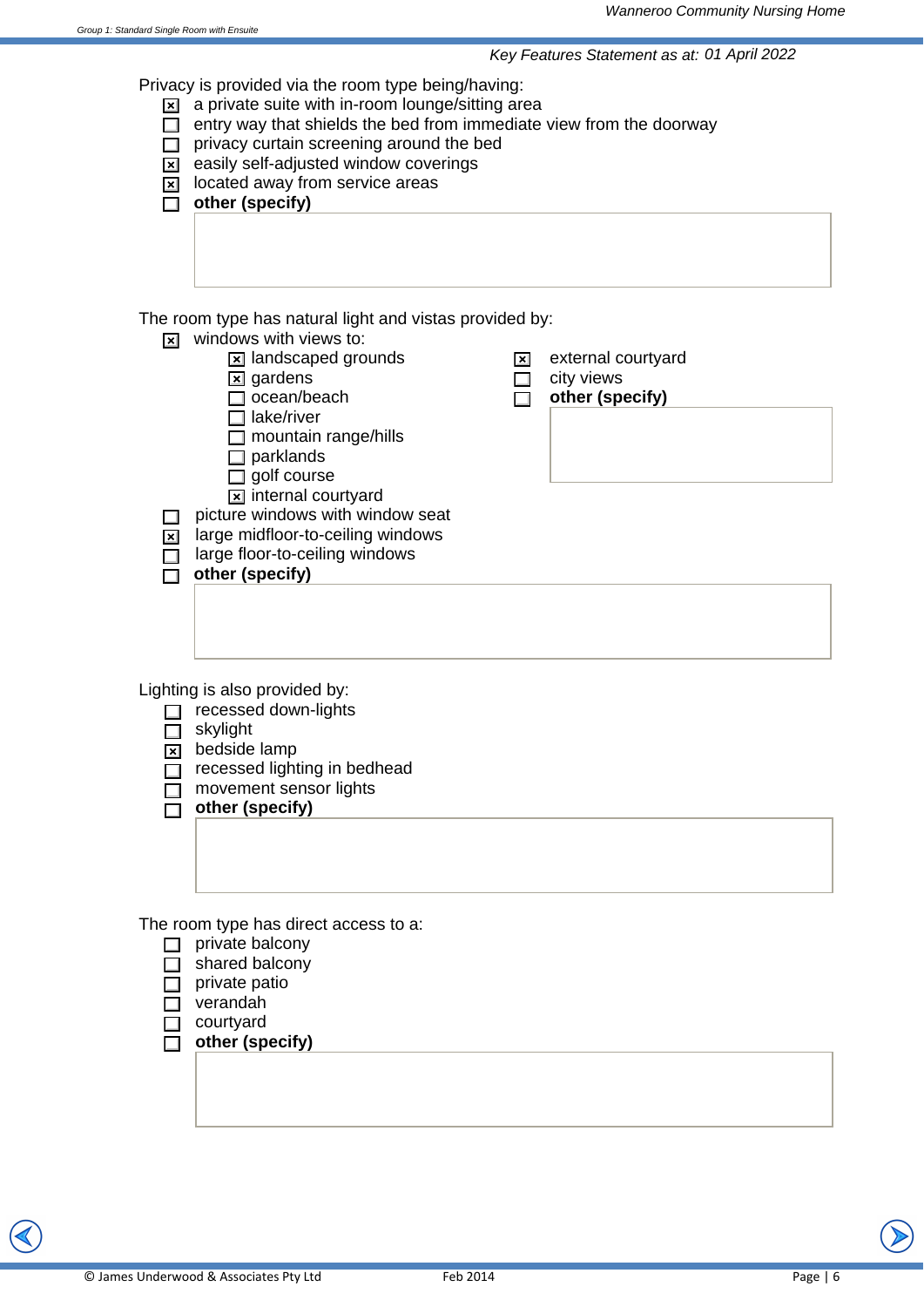Heating and cooling is provided via:

- $\boxed{\mathbf{x}}$  individually-controlled reverse cycle air conditioning
- $\boxed{\mathbf{x}}$  centrally-controlled reverse cycle air conditioning
- $\boxtimes$  ceiling fans
- $\boxed{\mathbf{x}}$  in-room, wall-mounted radiators
- $\Box$  3-in-1 bathroom ducted heat/light/exhaust ceiling fixture
- $\Box$  heated flooring in bathroom
- $\Box$  central heating
- **D** other (specify)

Private, individual **storage** space is provided by:

- $\overline{\mathbf{x}}$  lockable bedside table drawers
- $\overline{\mathbf{x}}$  lockable cupboard in wardrobe/bedside table
- $\overline{\mathbf{x}}$  built-in wardrobe with hanging space, shelves
- $\Box$  display shelf / in-wall nook
- $\overline{\Box}$  other (specify)

#### **3. NUMBER OF PERSONS PER ROOM**

The room type provides accommodation to:

- $\boxed{\mathbf{x}}$  one person only
- $\Box$  up to two persons, as a double room
- $\Box$  up to two persons, as a couple in a double room
- $\Box$  up to three persons
- $\overline{\Box}$  up to four persons

#### **4. BATHROOM FACILITIES**

The bedroom type room has:

- $\overline{\mathbf{x}}$  a private ensuite
- $\overline{\Box}$  a private bathroom not directly connected to the bedroom
- $\Box$  a shared bathroom between two adjoining single rooms
- $\Box$  a shared ensuite within a double room
- $\Box$  a shared bathroom, not connected to a double room, shared by two persons only
- $\Box$  shared bathroom off the corridor<br> $\Box$  other (specify)

## other (specify)

Some rooms (27) have private ensuite and some rooms (38) share a bathroom off the corridor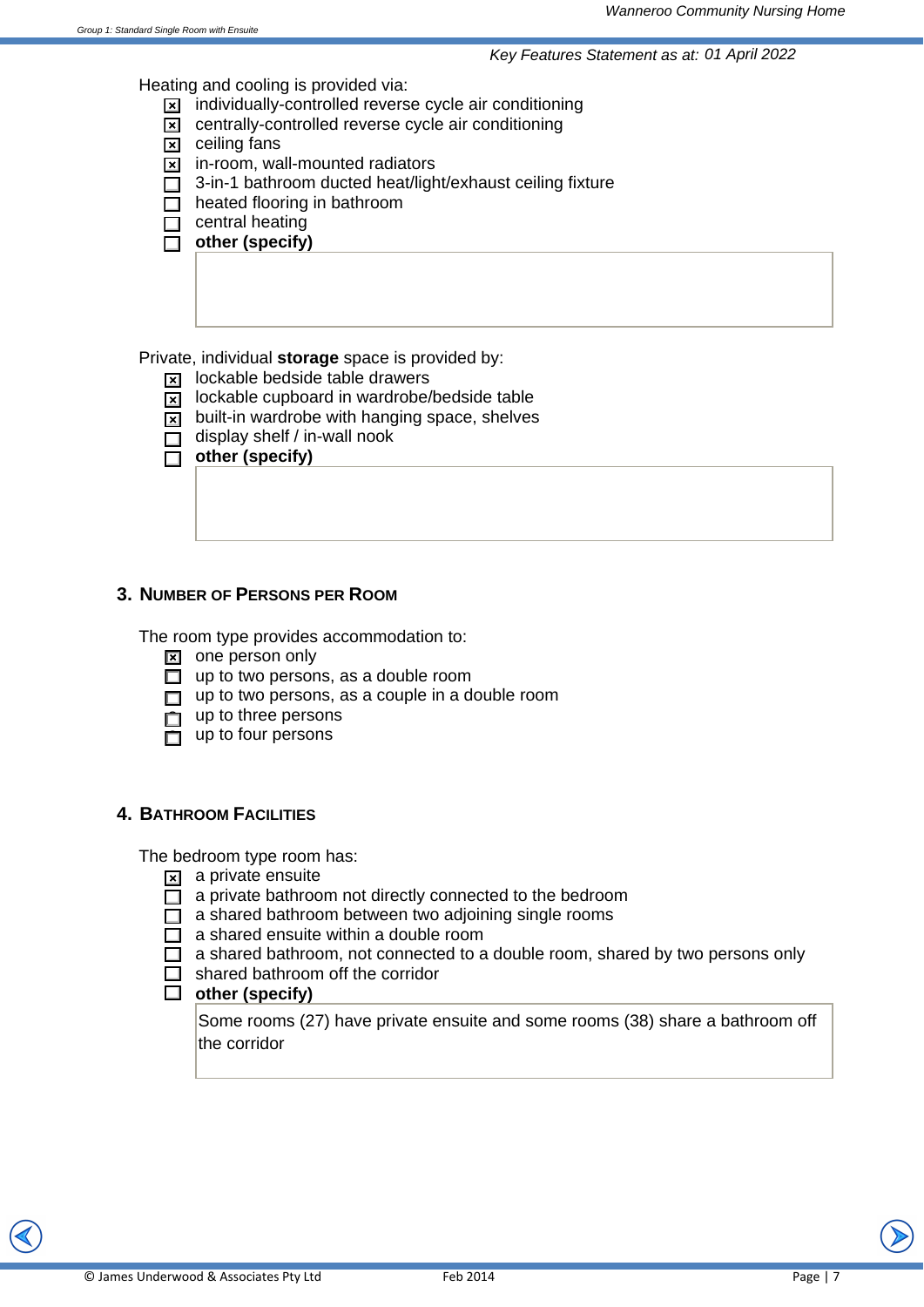## **5. COMMON AREAS: QUALITY, CONDITION, SIZE & AMENITY**

The common areas accessible to the resident include:

|                         |                                 | <b>Number</b> | <b>Maximum</b><br>Occupancy* |
|-------------------------|---------------------------------|---------------|------------------------------|
| $\overline{\mathbf{x}}$ | dining: large                   |               |                              |
| $\overline{\mathbf{x}}$ | dining: small                   |               |                              |
| ⊠                       | lounge room: large              |               |                              |
| $\vert x \vert$         | lounge room: small              |               |                              |
| $\vert x \vert$         | lounge/dining: large            |               |                              |
| $\overline{\mathbf{x}}$ | lounge/dining: small            |               |                              |
| ⊠                       | sitting room: large             |               |                              |
| ম                       | sitting room: small             |               |                              |
|                         | sunroom                         |               |                              |
|                         | theatrette                      |               |                              |
| $\overline{\mathbf{x}}$ | activities room                 |               |                              |
|                         | art studio                      |               |                              |
| $\vert x \vert$         | multi-purpose room              |               |                              |
|                         | cafe                            |               |                              |
|                         | alfresco dining terrace         |               |                              |
|                         | balcony: large                  |               |                              |
| $\vert x \vert$         | balcony: small                  |               |                              |
| $\vert x \vert$         | <b>BBQ</b> area                 |               |                              |
| $\vert x \vert$         | gazebo                          |               |                              |
|                         | men's shed/workshop             |               |                              |
|                         | pool                            |               |                              |
|                         | gym                             |               |                              |
| $\vert x \vert$         | hairdresser                     |               |                              |
|                         | bar                             |               |                              |
| ⊠                       | library                         |               |                              |
|                         | central community area/         |               |                              |
|                         | boulevard/atrium with amenities |               |                              |
|                         | (canteen, hairdresser etc)      |               |                              |
|                         |                                 |               |                              |
|                         |                                 |               |                              |
|                         |                                 |               |                              |

*\* Maximum occupancy is a cumulative figure, e.g. for one large dining room of max. occupancy of 45 and one large dining room of max. occupancy of 50, indicate '2' at number of large dining rooms and 95 at max. occupancy.*

## **A. Quality of furniture & fittings**

Quality furniture and fittings in the common areas include:

- $\Box$  armchairs and lounges of high quality fabric and style  $\overline{3}$  upholstery of water/stain resistant fabric, domestic in style
- $\Box$  attractive dining room settings
- 
- $\Box$  massage chair<br> $\overline{X}$  varied colour so  $\frac{|\mathbf{x}|}{|\mathbf{x}|}$  varied colour schemes
- wall art (painting, prints, photographs etc)
- $\overline{2}$  objets d'art (statuettes, vases, carvings, tapestries etc)
- wood panelling
- picture rails
- $\bigcup_{\lvert \mathbf{X} \rvert}$  adjustable lighting levels
- occasional tables
- © James Underwood & Associates Pty Ltd Feb 2014 Page | 8
	-
- **④** hall tables
- $\overline{Q}$  display cabinets
- $\overline{Q}$  bookcases
- i일 entertainment unit/s<br>일 fireplace/mantelpiece
- fireplace/mantelpiece
- in-door water feature
- **닝** fishtank<br>ା outdoor
- $\frac{[x]}{[x]}$  outdoor settees
- outdoor dining settings that can be configured for large or small groups
- $\Box$  other (specify)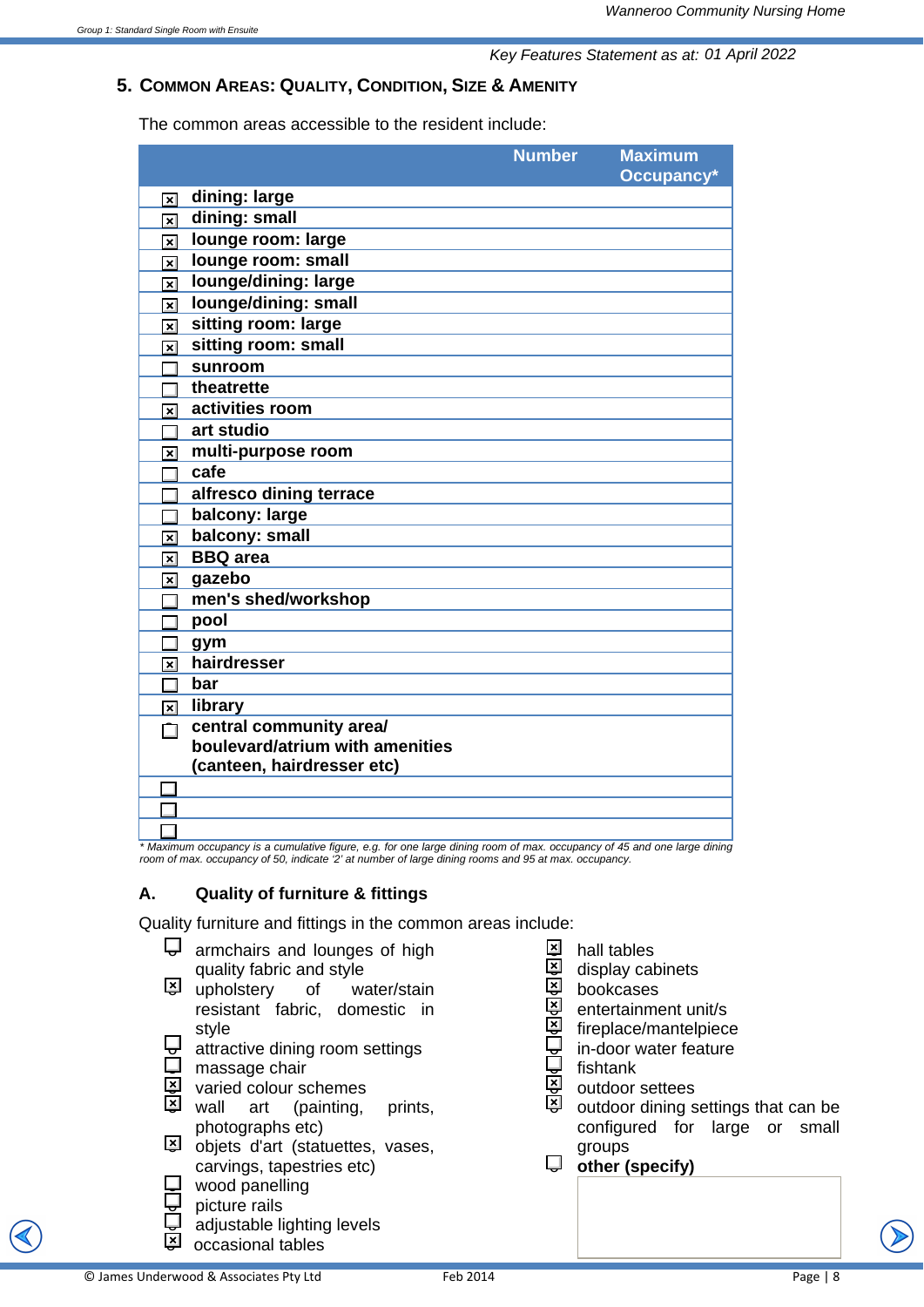#### **B. Condition of Common Areas**

The common areas of the Service are in:

- $\Box$  acceptable condition
- $\boxed{\mathbf{x}}$  acod condition
- $\Box$  very good condition
- $\Box$  excellent condition

A formal quality review of building conditions is conducted Bi-annually with minor repairs conducted as necessary.

The gardens and external common areas are maintained by designated staff on a fortnightly basis. fortnightly

The facility housing the room type common areas was constructed in 1997.

The last refurbishments of the common areas were undertaken in N/A

#### **Other (specify)**:

Extension constructed in 2009

## **C. Amenity of Common Areas**

All common areas are located within easy access from residents' rooms including:

- $\boxed{\mathbf{x}}$  centrally-located main lounge and dining areas
- $\Box$  direct access to landscaped grounds/courtyards/garden areas
- $\Box$  smaller sitting rooms

An abundance of natural light is provided in common areas via:

- $\boxed{\mathbf{x}}$  floor-to-ceiling windows
- $\Box$  skylights
- $\Box$  central atrium
- $\Box$  picture/bay windows in sitting rooms
- $\boxed{\mathbf{x}}$  glass doors for external access
- **D** other (specify)

Non-natural lighting includes:

- $\Box$  recessed downlights
- $\overline{\mathbf{x}}$  attractive ceiling lighting
- $\boxed{\mathbf{x}}$  pendulum lighting
- $\overline{\mathbf{x}}$  wall-mounted lighting
- $\overline{\mathbf{x}}$  decorative table lamps
- **0** other (specify)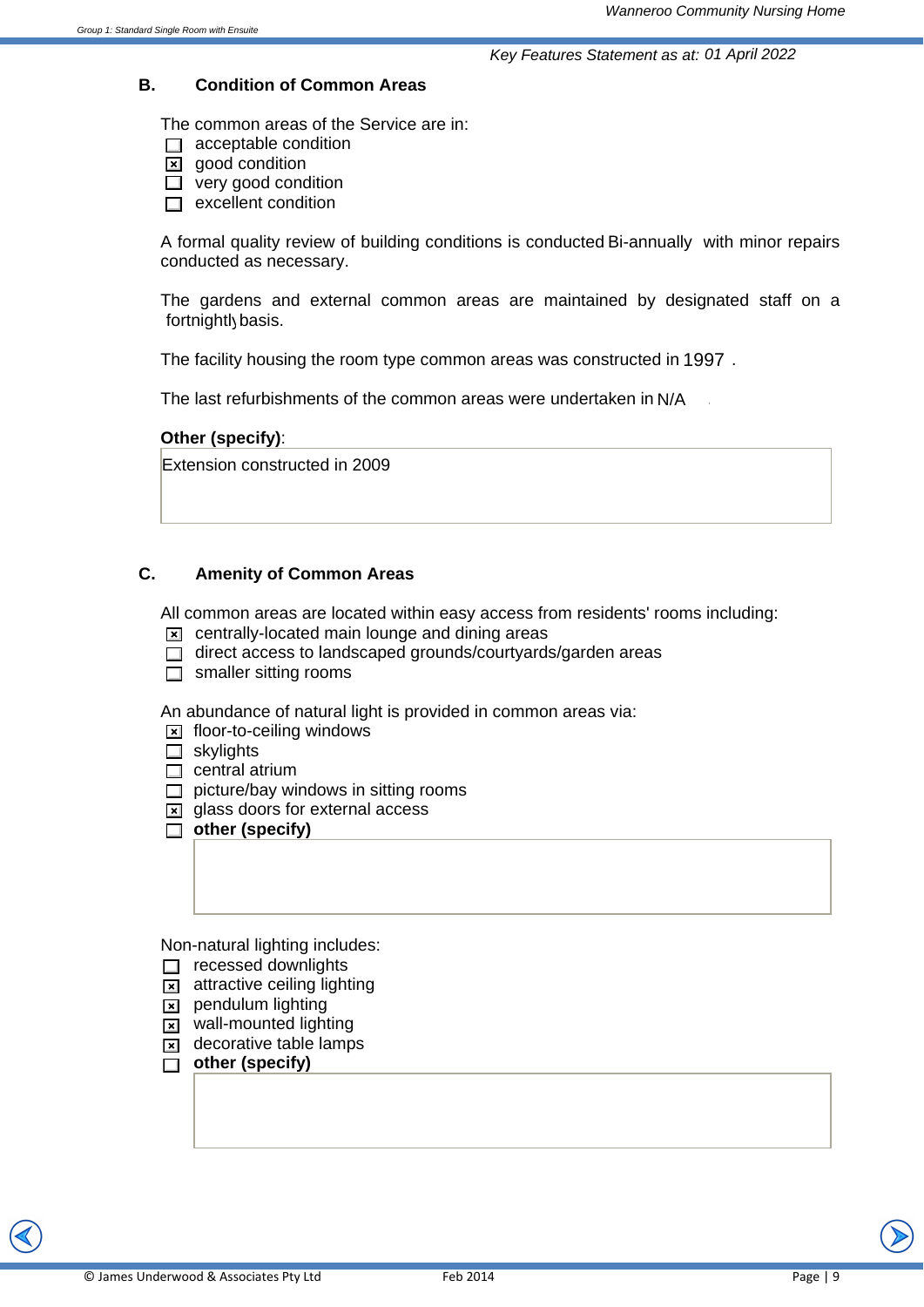Views to:

| $\vert x \vert$<br>⊠<br>$\Box$<br>⊠                        | landscaped grounds<br>gardens<br>ocean/beach<br>lake/river<br>mountain range/hills<br>parklands<br>golf course<br>internal courtyard | ا×ا | external courtyard<br>city views<br>Other (specify)<br>Natural bushland at rear of facility |  |
|------------------------------------------------------------|--------------------------------------------------------------------------------------------------------------------------------------|-----|---------------------------------------------------------------------------------------------|--|
| Entertainment options located in the common areas include: |                                                                                                                                      |     |                                                                                             |  |

- $\Box$  large screen TV with DVD/video with cable/satellite TV
- $\boxed{\mathbf{x}}$  large screen TV with DVD/video with no cable/satellite TV
- $\boxed{\mathbf{x}}$  sound system with a choice of CDs and/or cassettes
- **x** DVD/video library
- $\overline{\mathbf{x}}$  library of books (inc. large print books)

 $\boxed{\mathbf{x}}$  piano

- $\boxed{\mathbf{x}}$  cards table
- $\Box$  pool table
- $\Box$  computers with internet access
- $\Box$  Wi-Fi enabled communal areas
- □ Other (specify)

## **6. SPECIFIC ACCOMMODATION OR DESIGN FEATURES OF THE BEDROOM TYPE**

Specific accommodation features of this room type includes:

- $\Box$  in-ceiling hoist mechanism
- $\boxed{\mathbf{x}}$  movement sensor lighting
- $\overline{\mathbf{x}}$  sensor mats next to bed
- $\overline{x}$  ensuite/toilet within sight-line of the bed
- $\boxed{\mathbf{x}}$  memory boxes at bedroom doorway
- **O** other (specify)

There are design features that are of particular benefit to residents with:

- $\mathbf{z}$  dementia
- $\overline{\mathbf{x}}$  mobility challenges
- $\overline{\mathbf{x}}$  incontinence
- $\overline{a}$  accessing palliation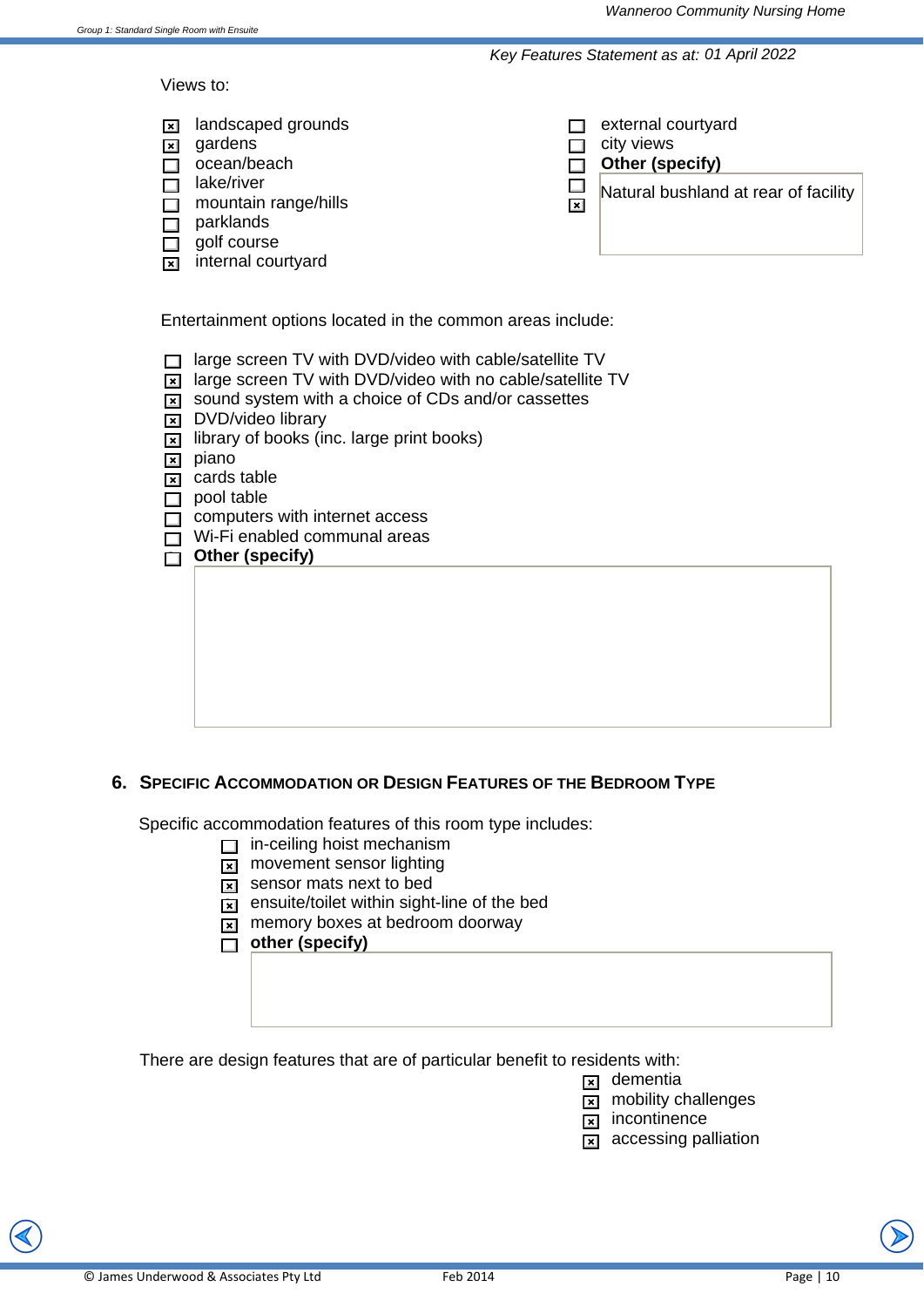# **7. SPECIFIC ACCOMMODATION OR DESIGN FEATURES OF THE SERVICE**

The Service has many accommodation and/or design features that cater to the needs of our residents with regards to lifestyle needs; social and emotional needs; cultural needs; spiritual needs; and the needs of those with dementia.

These design specific features include:

| l x l<br>$\vert x \vert$<br>l×l<br>l ×<br>$\vert x \vert$<br>l×l<br>l×l<br>$\vert x \vert$ | spa bath<br>hydrotherapy pool<br>raised garden beds<br>small pets allowed<br>facility pets<br>aviary<br>chook pen<br>fish pond<br>water features<br>flag pole<br>putting green<br>cafe<br>Internet cafe/nook<br>theatrette<br>on-site canteen/shop<br>kitchenettes for resident use<br>hair salon<br>overnight guest accommodation | l×l<br>∣×l<br>$\vert x \vert$<br>∣×l | on-site multi-denominational<br>space for celebration,<br>commemoration<br>chapel<br>palliative care room<br>designated consultation room<br>for visiting specialists<br>men's shed or workshop<br>children's play area<br>sensory stimulation room<br>on-site visitor parking<br>other (specify) |
|--------------------------------------------------------------------------------------------|------------------------------------------------------------------------------------------------------------------------------------------------------------------------------------------------------------------------------------------------------------------------------------------------------------------------------------|--------------------------------------|---------------------------------------------------------------------------------------------------------------------------------------------------------------------------------------------------------------------------------------------------------------------------------------------------|
|--------------------------------------------------------------------------------------------|------------------------------------------------------------------------------------------------------------------------------------------------------------------------------------------------------------------------------------------------------------------------------------------------------------------------------------|--------------------------------------|---------------------------------------------------------------------------------------------------------------------------------------------------------------------------------------------------------------------------------------------------------------------------------------------------|

# **8. Additional care and services (at no additional cost to resident)**

Additional care and services that the Service provides our residents at no additional cost include:

| $\overline{\mathbf{x}}$<br>$\overline{\mathbf{x}}$ | aromatherapy<br>hand massage<br>manicures                           |
|----------------------------------------------------|---------------------------------------------------------------------|
|                                                    | pedicures                                                           |
| $\frac{1}{2}$                                      | music therapy                                                       |
| $\overline{\mathbf{x}}$                            | sensory therapy                                                     |
|                                                    | Tai Chi                                                             |
|                                                    | daily delivery of a newspaper for the exclusive use of the resident |
|                                                    | other (specify)                                                     |
|                                                    |                                                                     |
|                                                    |                                                                     |
|                                                    |                                                                     |
|                                                    |                                                                     |

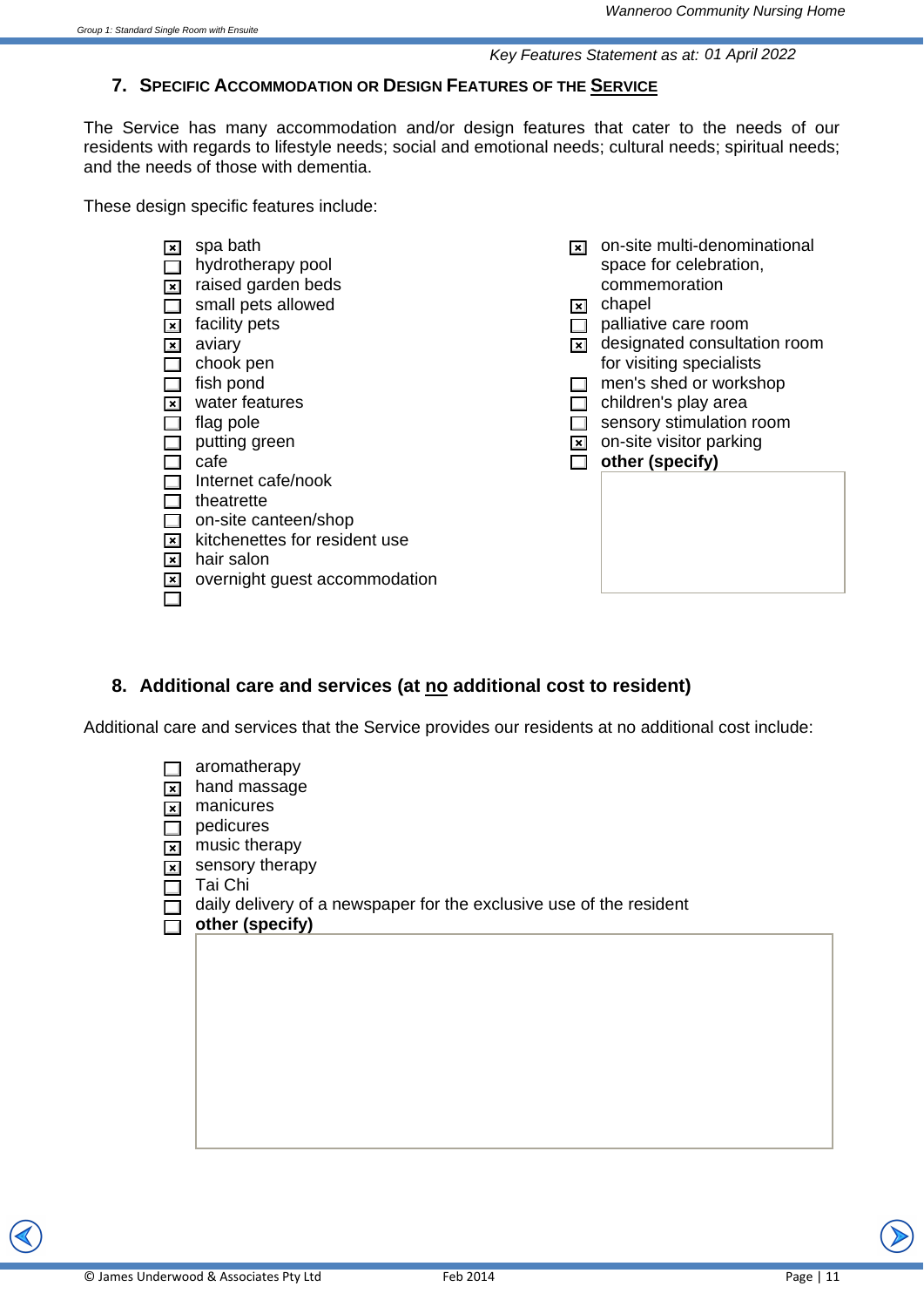## **9. Additional care and services (at additional cost to resident)**

 $\Box$  There are no additional costs.

- $\boxed{\times}$  There are no extra services status room in this group.
- $\Box$  A proportion of the rooms in this group has extra services status that include additional costs and additional care or services. Where the room that is offered has extra services status, the resident is provided full details of fees and services with a full listing of all services. The details are also on the Department of Social Services website. The resident agreement details additional fees and additional services in full.
- $\Box$  There are additional costs for additional care or services other than extra services. These additional costs are:





and are detailed as follow:

| <b>Service</b> | Fee (\$/day) |
|----------------|--------------|
|                |              |
|                |              |
|                |              |
|                |              |
|                |              |
|                |              |
|                |              |
|                |              |
|                |              |
|                |              |
|                |              |
|                |              |
|                |              |
|                |              |
|                |              |
|                |              |
|                |              |
|                |              |
|                |              |
|                |              |
|                |              |
|                |              |
|                |              |
|                |              |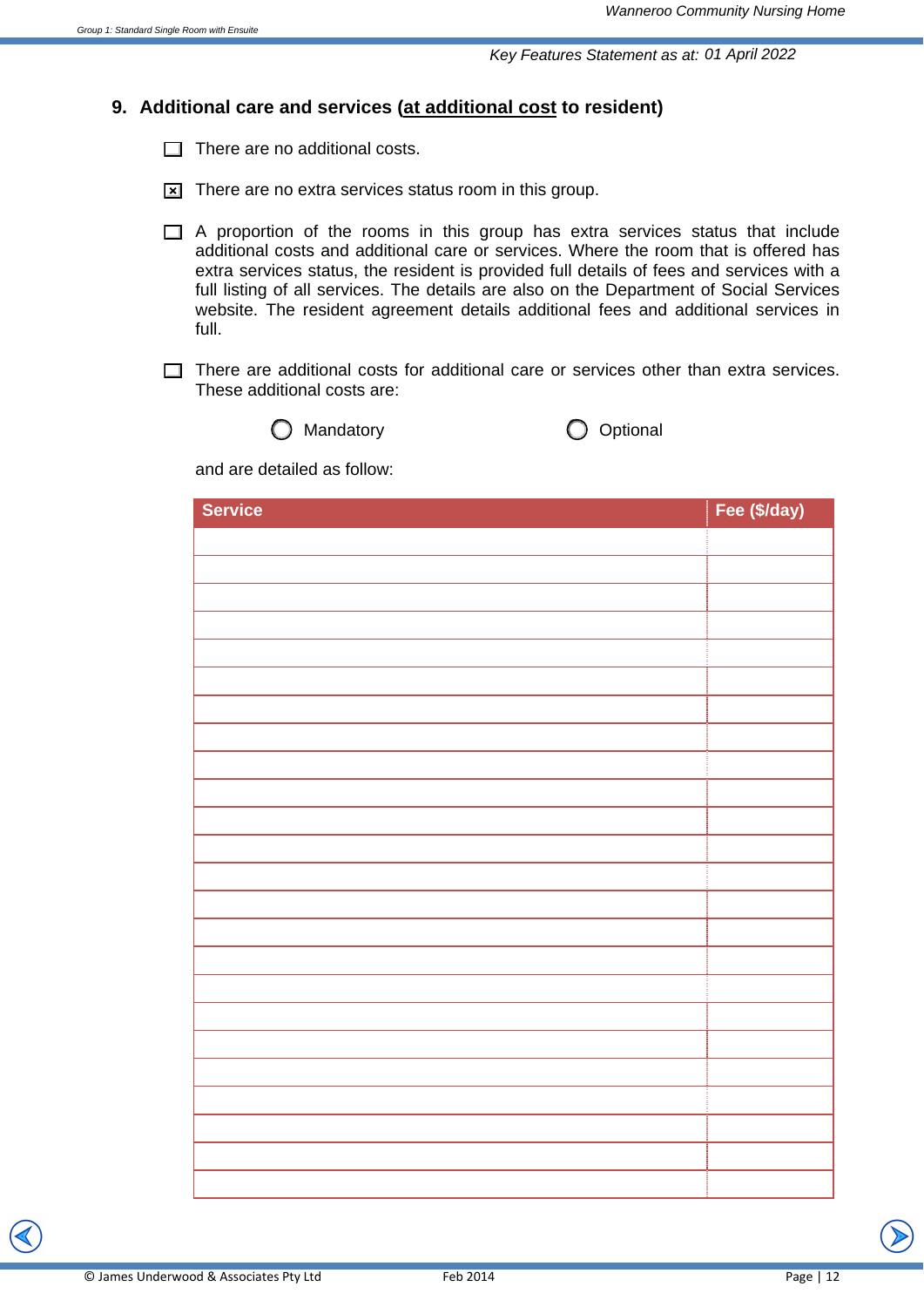# **10. Other Matters for Consideration**

 $\sum$